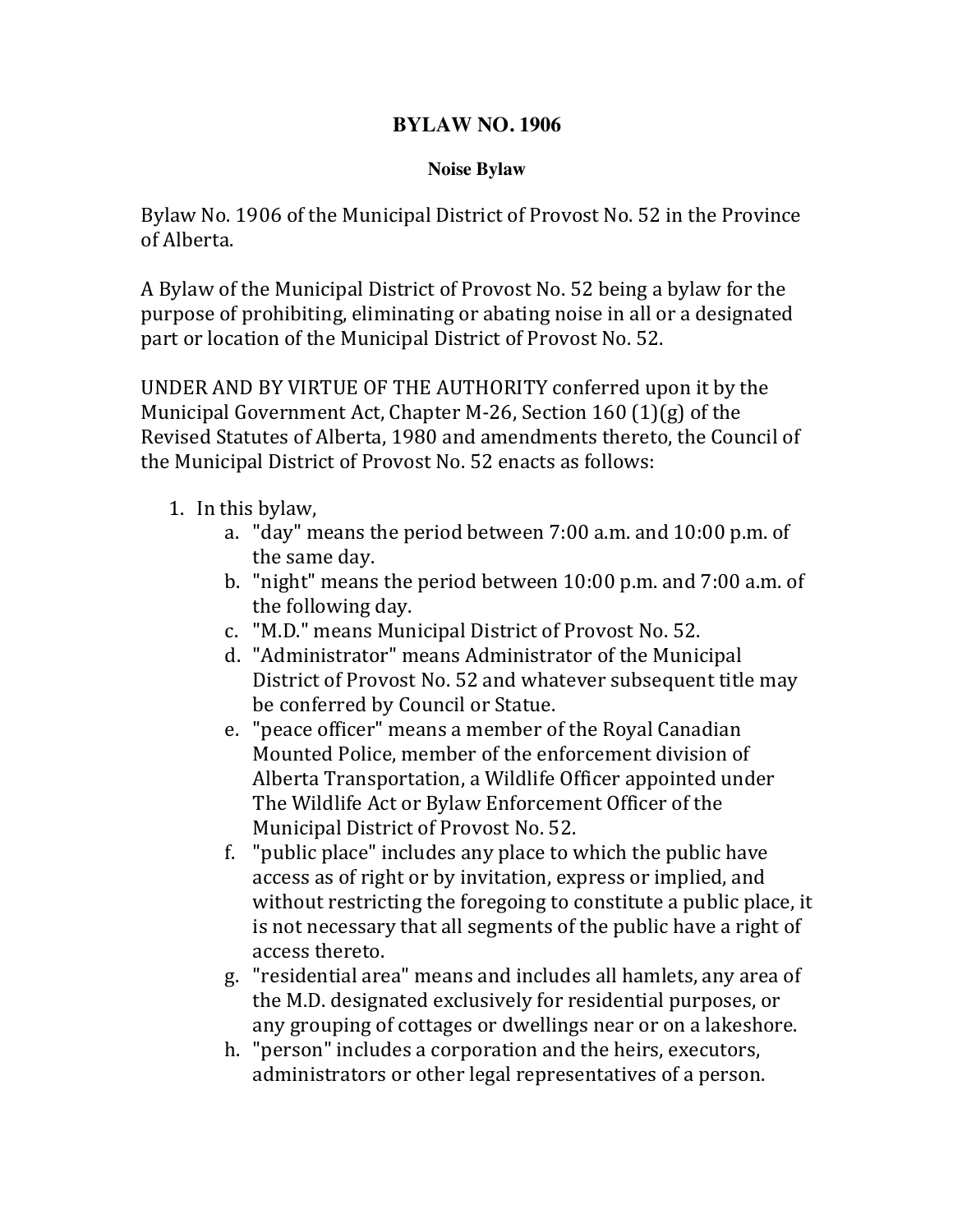- i. "noise" means any loud sound which either annoys or disturbs persons or which injures, endangers or detracts from the comfort, repose, health, peace or safety of persons.
- 2. This bylaw does not apply to a farming operation or any part thereof.
- 3. This bylaw does not apply to any business operating outside residential areas or public places.
- 4. This bylaw does not apply to ambulance, police, firefighting or other emergency services.
- 5. This bylaw does not apply to auctioneering businesses, service groups, sports associations, religious organizations, volunteer organizations for the purpose of holding an event during the day.
- 6. No person shall operate or permit any other person to operate a motor vehicle, off-highway vehicle, chainsaw, lawnmower, or machine which produces a noise at night.
- 7. No person shall cause or permit any other person to cause a noise within the M.D.
- 8. The Administrator may issue a permit to a person for the purpose of allowing such person to cause a noise within the M.D., but such permit shall state the dates and hours during which such noise may occur.
- 9. Any person who contravenes any provision of this bylaw is guilty of an offence and is liable on summary conviction to a fine in the sum of:
	- a. A minimum of one hundred dollars (\$100.00), for a first offence, exclusive of costs and
	- b. A minimum of five hundred dollars (\$500.00) for a second and subsequent offence, exclusive of costs.
- 10.A peace officer may issue a violation tag to any person who contravenes any provision of this bylaw by personally serving it upon the alleged offender. Further violation tags may be issued for the same offence of a continuing nature.
- 11. Where a violation tag is issued pursuant to this bylaw, the person to whom the violation tag is issued may, in lieu of being prosecuted for the offence, pay to the Administrator, the sum specified on the violation tag.
- 12. If the fine specified on a violation tag is not paid within the prescribed time period, then a peace officer is hereby authorized and empowered to lay a complaint and issue a summons by means of a violation ticket.